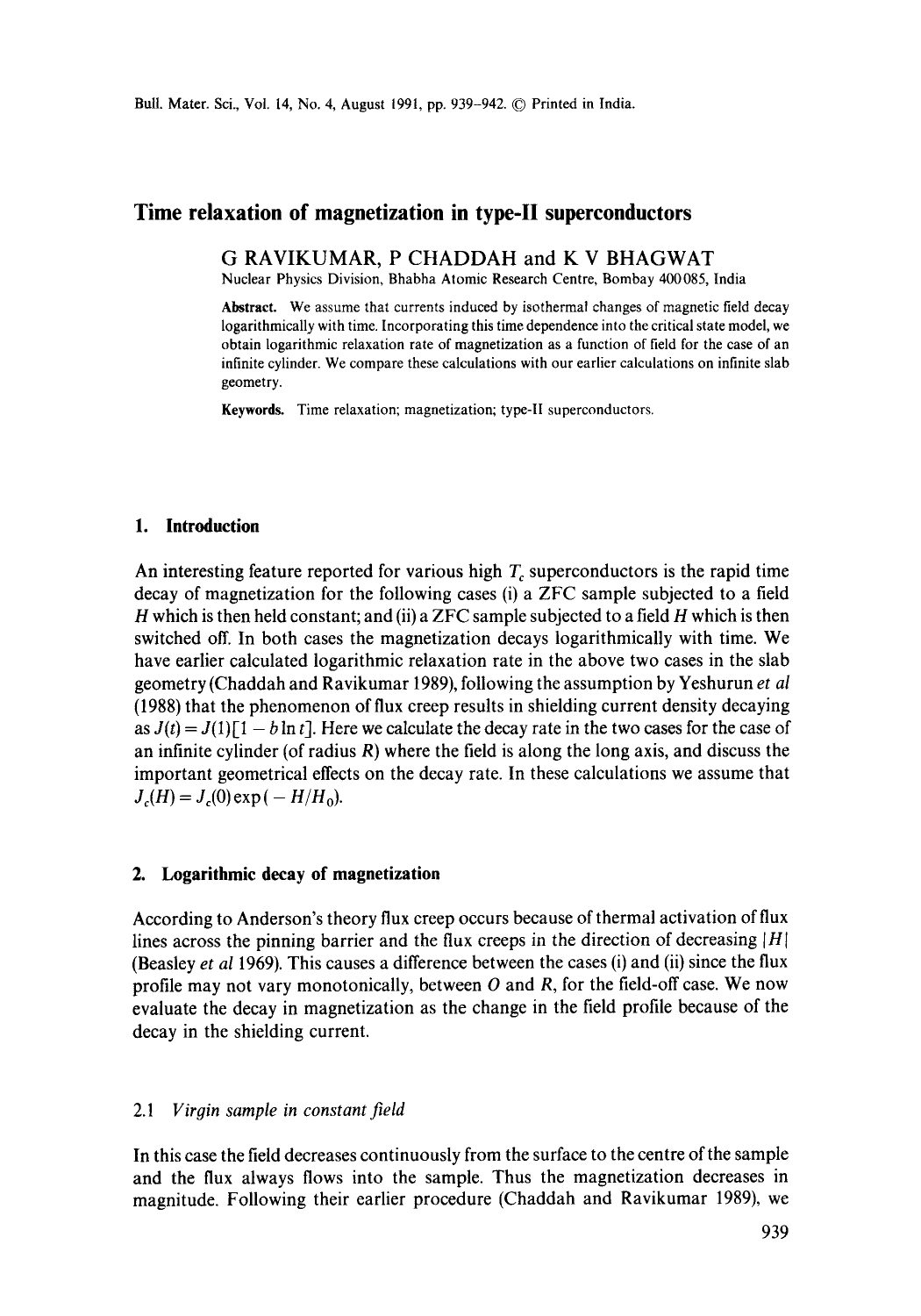obtain for  $H < H_1$ 

$$
\frac{dM}{d \ln t} = -\frac{2bH_0^2}{H^*} \left[ e^x (1-x) - 1 \right] \n- \frac{4bH_0^3}{H^{*2}} \left[ pe^x (1-x) - e^{2x} (1/4 - x/2) - (p-1/4) \right],
$$

and for  $H > H_1$ 

$$
\frac{dM}{d\ln t} = -\frac{2bH_0^2}{H^*} \left[ e^x (1-x) + p \ln p - p \right] \n- \frac{4bH_0^3}{H^{*2}} \left[ e^x (p - e^x/4) - x e^x (e^x/2 - c) \right] \n- (e^x - c)^2 [3/2 - \ln(e^x - c)]/2 \bigg],
$$

where  $c=H^*/H_0$ ,  $x=H/H_0$ ,  $p=\exp(x)-c$  and  $H^*=\mu_0J_c(0)R$ ,  $H_1=H_0$  ln  $(1 + H^*/H_0)$  is the smallest external field at which the flux fully penetrates the virgin sample.

#### 2.2 *Decay after removal of field*

For  $H < H_{II} = H_0 \ln(1 + 2H^*/H_0)$ , the maximum in the flux density occurs at  $r = r_0 > 0$ . The flux within  $r < r_0$  flows inwards and does not contribute to the relaxation of magnetization whereas the flux which is outside the radius  $r_0$  flows outwards and results in a decrease of magnetization. Here  $r_0$  is given by

$$
r_0 = R[1 + 2c - \exp(x)]/2c.
$$

For  $H < H_{II}$  we get

$$
\frac{dM}{dh t} = -\frac{bH_0^2}{H^*} \bigg[ \frac{(e^x - 1)(5 + 4c - e^x)}{4c} + \frac{2(1+c)}{c} \ln \frac{2}{e^x + 1} \bigg]
$$

and for  $H > H<sub>II</sub>$ 

$$
-\frac{bH_0}{H^*}\bigg[2+c-2(1+1/c)\ln(1+c)\bigg].
$$

The results of equations (1) and (2) are plotted in figure 1 for typical values  $H^* = 0.63 T$ and  $H_0 = 1$  T. In the limit of  $H_0 \to \infty$ , we obtain the Bean limit  $J_c(H) = J_c(0)$ . The ratio of the logarithmic decay rate in field-on case to that of the field-off case, in the two geometries of a slab and a cylinder, are plotted in figure 2 for the Bean limit as a function of H.

#### **3. Discussion**

As is obvious from figure 2, the geometry of the sample causes a qualitative change for  $H < H_{II}$ . A detailed comparison of our results in §2.1 with those obtained earlier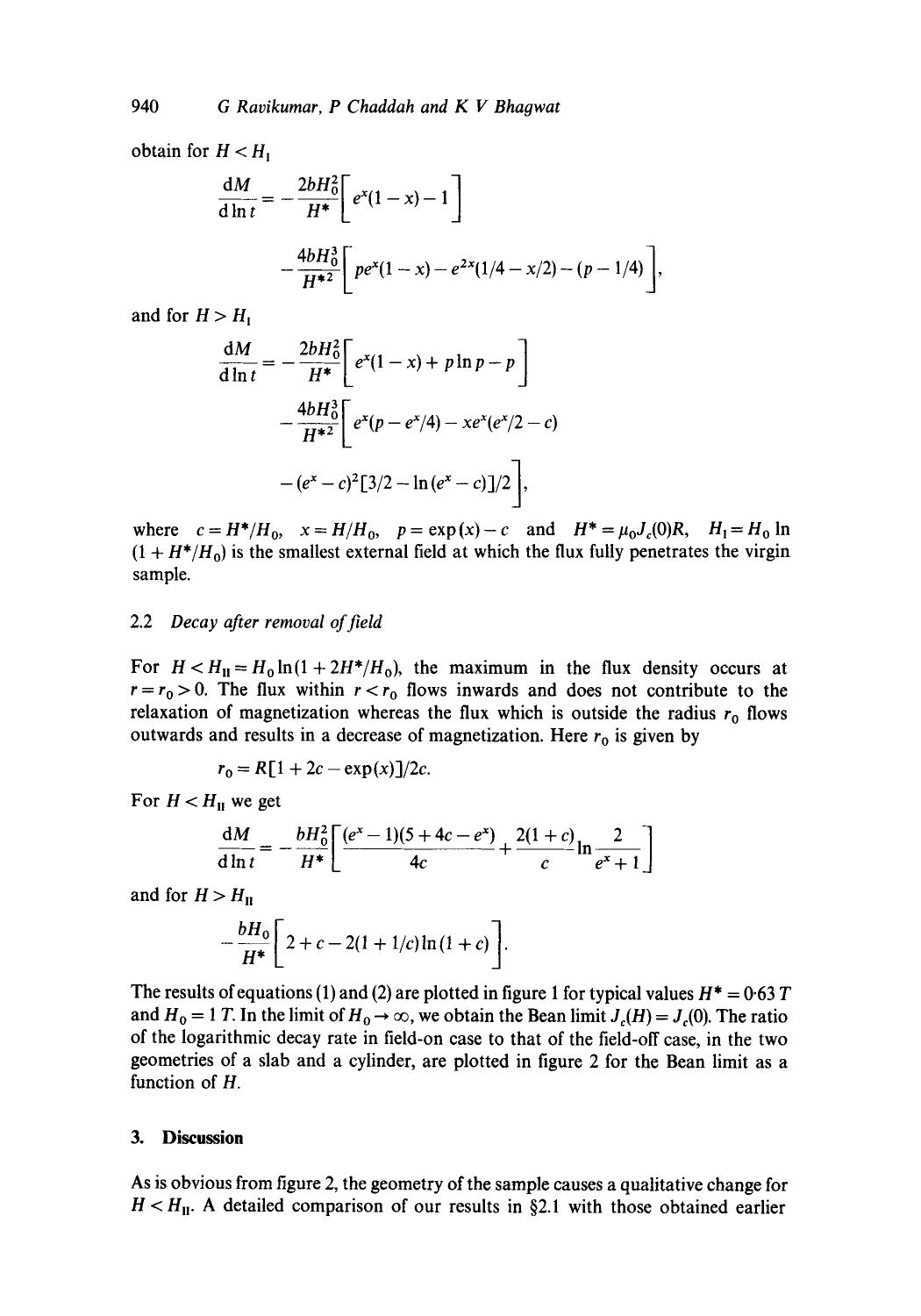

Figure 1.  $\vert dM/d \ln t \vert$  is plotted for  $H_0 = 1$  Tesla as a function of H. The value of  $H^*$  is taken to be 0.63 Tesla.



Figure 2. The ratio of  $\left|\frac{dM}{d\ln t}\right|$  in field-on case to that of field-off case in slab and cylinder as a function of H.

(Chaddah and Ravikumar 1989) also shows that the decay rate for  $H < H<sub>1</sub>$  varies faster with  $H$  in the cylindrical geometry. Thus both geometrical effects, and the field dependence of  $J_c$ , cause the decay rate to vary faster than  $H^2$ .

Yeshurun and Malozemoff(1988) observed that the field-cooled magnetization also decays logarithmically with time. Ravikumar (1990) extended the ideas of thermal excitation of flux lines to the case of a superconductor-cooled in external field below  $T_c$ and has shown that the field-cooled magnetization also relaxes logarithmically with time. This will be discussed in detail in a separate paper.